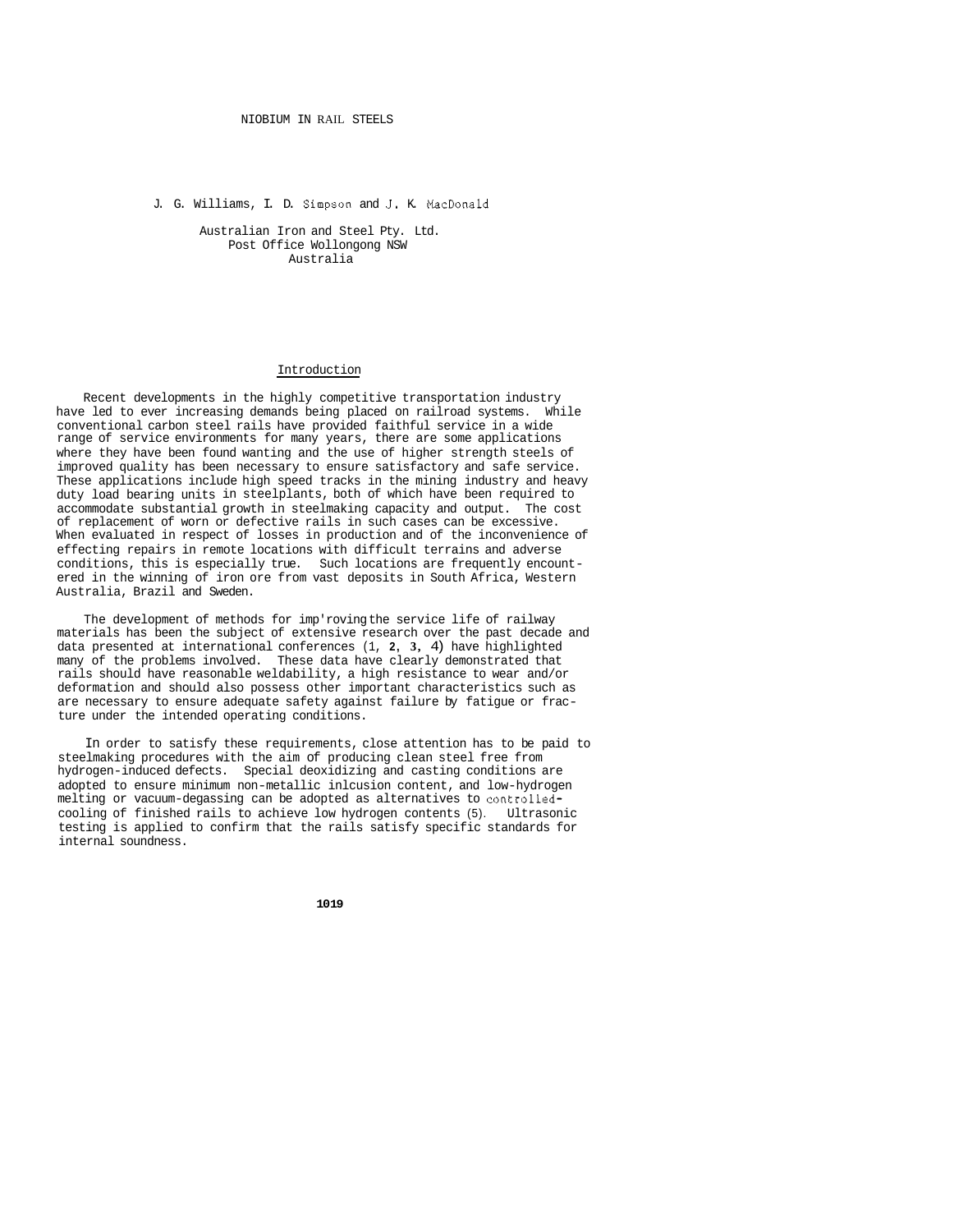Increased service performance can also result from the use of high strength rails. For example, it has been shown *(6)* that in the case of 100 tonne cars operating on a 2' curve, rail life for high strength steel can be greater than that for conventional carbon steel by a factor of *1.6* to 3.0.

The properties of particular importance to rail life are tensile strength and hardness, higher levels of which promote increased resistance to wear and deformation, and improved fatigue strength (5). Resistance to deformation is mainly dependent on yield strength which is related to tensile strength. While wear resistance is improved as hardness increases, steels with different microstructures but the same hardness do not exhibit the same wear resistance *(7).* In this respect, pearlite is superior to tempered martensite which, in turn, is superior to bainite.

The properties of pearlitic rail steels are influenced by the spacing between cementite lamellae, their thickness and the pearlite colony size (8). Yield and tensile strength increase as the interlamellar spacings decrease while toughness is governed by the thickness of the lamellae and pearlite colony size. Fine pearlitic structures may be achieved either by heattreatment or by alloying.

Manganese and chromium are effective in producing fine pearlitic structures through lowering of the transformation temperature and indications of their respective contributions to strength are given by the regression equations of Heller and Schweitzer **(9).** Further strengthening can be achieved through precipitation hardening by virtue of the formation of finely dispersed precipitates in ferrite lamellae of the pearlite, such as may result from the microalloying addition of niobium.

# Niobium in High Carbon Steel

The microalloying addition of niobium to high carbon steel can, under appropriate processing conditions, result in increased strength and improved ductility. The extent to which such property improvement may be achieved is largely controlled by the amount of niobium in solution in austenite prior to rolling. Solution of niobium carbonitride precipitates is particularly sensitive to soaking temperature and carbon content as indicated in Figure 1 (10). Depending on soaking conditions and compositional factors, some niobium carbonitrides may remain undissolved in austenite and consequently have little effect on the steel properties. On the other hand, niobium taken into solution during soaking can, during, subsequent rolling, retard austenite recrystallization through solute drag effects and strain induced precipitation of niobium carbonitride in austenite **(111,** ultimately resulting in refinement of the pearlite colony size. **Any** niobium remaining in solution in austenite at the finish rolling temperature may be available for subsequent strengthening by precipitation in pro-eutectoid ferrite and in the ferrite lamellae in pearlite after transformation.

# Experience with Rail Steels Containing Niobium

The influence of microalloying niobium additions on the properties of rail steels was originally investigated in a co-operative program that was undertaken in the **U.S.A.** by Molycorp and The Colorado Fuel and Iron Company (12). Niobium additions were made to ingots of a heat of basic analysis *0.74*  percent C, 0.80 percent **Mn** and *0.14* percent Si to obtain niobium contents of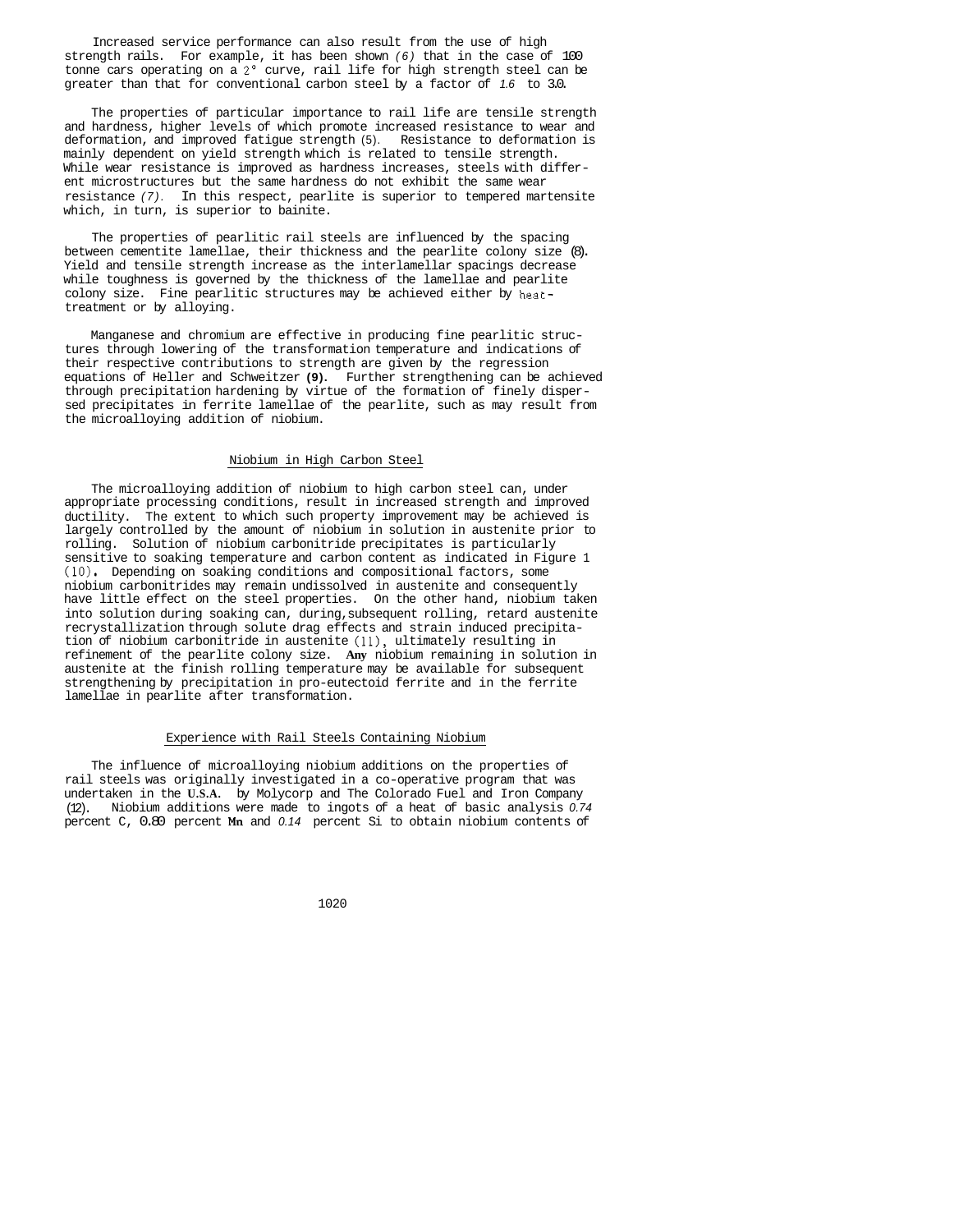0.015 percent - 0.047 percent. Improvements in yield and tensile strength of up to 11.4 percent and 4.4 percent respectively were achieved along with slight improvements in ductility (Table I), but subsequent in-track tests showed performance not greatly different from that of carbon steel rails (13).

At Domnarvets Jernverk, Sweden, the effect of niobium on the properties of UIC rail steels was studied (14). It was found that niobium increased the tensile strength by 98 MPa (14.2 k.s.i.) and improved the wear resistance of the rails.

Silicon-manganese-niobium rail steels have been produced by the Brazilian National Steel Co. (CSN) since 1972. Their Niobras-200 steel is typified by the chemical composition and mechanical properties shown in Table I. The improved properties as compared to those of conventional carbon steel rails were ascribed to the influence of niobium as a grain refiner and the subsequent finer pearlite colony size. Weldability of the steel was reported to be good both in flash- butt and thermite welding processes (12). The details of this steel are presented in a separate paper at this Conference (15).

Some 1000 tonnes of chromium-niobium steel rails were produced for trial purposes by ISCOR, South Africa. The objective of the niobium addition was mainly to improve the toughness of the rails (16). Yield and tensile strengths of as high as  $735 \text{ MPa}$  (106.7 k.s.i.) and 1215 Ma (176.3 k.s.i.) respectively were achieved in combination with elongations of around 14 percent. The average composition and mechanical properties representing 28 heats of this steel are shown in Table I.

**As** a result of their development program on alloy steel rails, Thyssen AG, West Germany, reported that niobium was considered to retard transformation to pearlite and to adversely affect weldability (17). Specific details of the base composition were not mentioned.

**In** laboratory work at Climax Molybdenum Co. (18), the influence of niobium additions to base compositions of 0.66-0.68 percent C, 0.61-0.88 percent Mn, 0.51-0.82 percent Cr, and 0.24-0.30 percent Mo was examined. It was demonstrated that, at the lower molybdenum content, the effect of 0.02 percent niobium was to substantially improve ductility as defined by reduction-of-area in the tensile test, but in this respect no improvement occurred with the 0.30 percent molybdenum steel. **In** the latter case, the mechanical properties were largely influenced by the proportion of bainite in the microstructure, this being increased by faster cooling rates and higher niobium contents leading to predominantly bainitic structures and relatively low strengths.

Investigations in Belgium (19) resulted in the development of a relative - Investigations in Belgium (19) resulted in the development of a relative<br>ly low carbon Cu-Ni-Cr-Nb steel mainly for application in crane rails. The data from laboratory research programs indicated that yield strengths of 590- 785 MF'a (85.6-113.8 k.s.i.) could **be** achieved with compositions within the range 0.10-0.30 percent C, **1.7-1.9** percent Mn, 0.4-0.6 percent Si, 0.4-0.6 percent Cr, 1.1-1.3 percent Cu, 0.8-1.0 percent Ni, 0.04-0.06 percent Nb and 0.04-0.10 percent Al. Heavy section 101 kg/m  $(205 \text{ lb/yd})$  crane rails with 0.22 percent carbon, and with other elements within the proposed range, exhibited yield and tensile strengths of at least  $685 MPa (99.5 k.s.1.)$  and 1080 MFa (156.6 k.s.i.) with elongation and reduction of-area values of up to 12 percent and **30** percent respectively. These properties were generally improved by ageing at 500 C (932°F).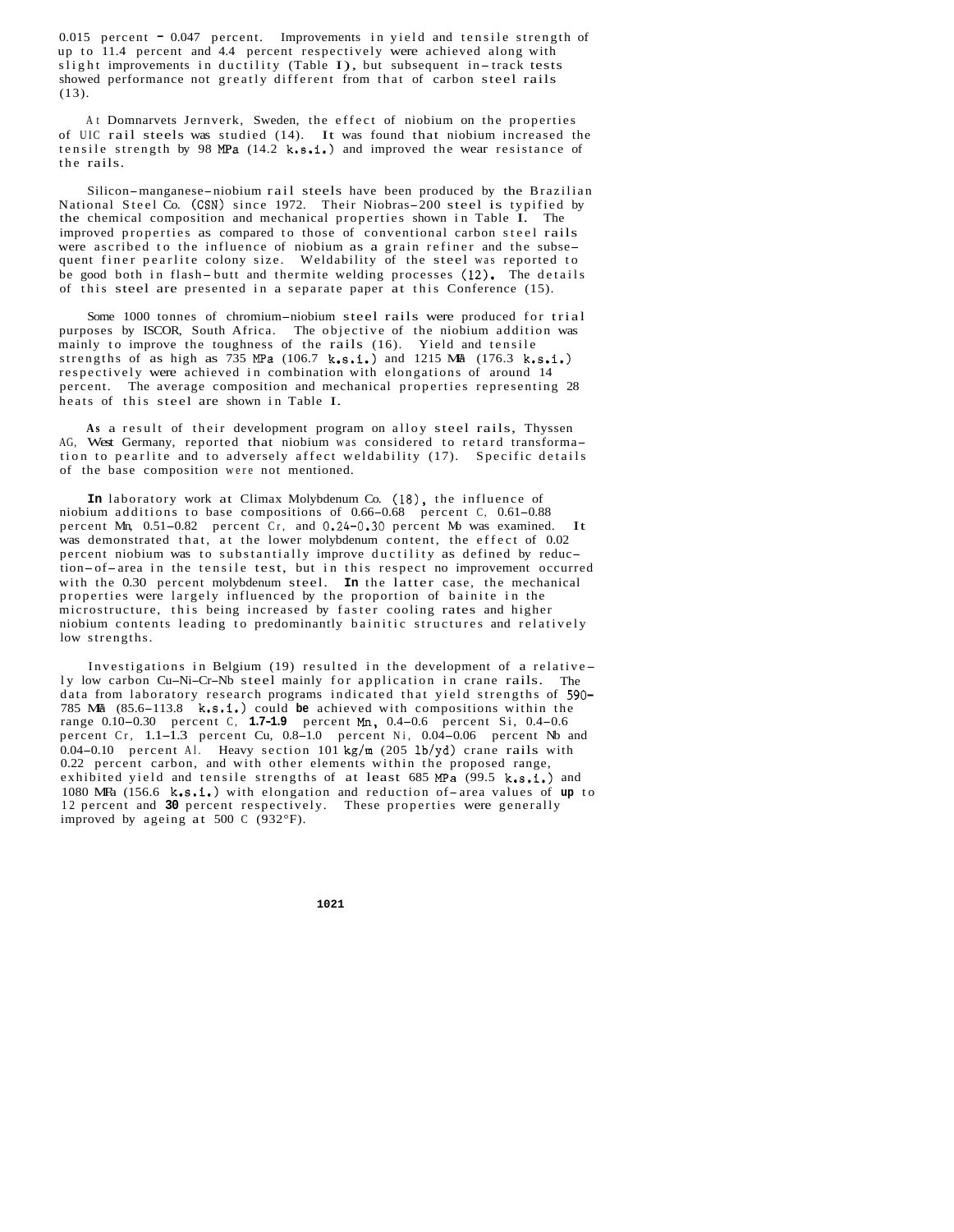|                        |        |                                      |      |      |                         |                   |                      | Mechanical Properties |                         |                      |                    |                      |                          |
|------------------------|--------|--------------------------------------|------|------|-------------------------|-------------------|----------------------|-----------------------|-------------------------|----------------------|--------------------|----------------------|--------------------------|
|                        |        | Chemical $C_1$ position (wt $\chi$ ) |      |      |                         | YS                |                      | TS                    |                         | YS/                  | Elongn.            | R.A.                 | Hardness                 |
| Manufacturer           | C.     | Mn                                   | Si   | Cr   | NЪ                      | MP <sub>a</sub>   | ksi                  | MPa                   | ksi                     | <b>TS</b>            | z                  | z                    | <b>BHN</b>               |
| C.F. 6 I.              | 0.74   | 0.80                                 | 0.14 | ۰    | 0.015<br>0.030<br>0.047 | 500<br>525<br>535 | 72.5<br>76.1<br>77.6 | 915<br>925<br>940     | 132.7<br>134.2<br>136.4 | 0.55<br>0.57<br>0.57 | 10.0<br>8.8<br>9.3 | 19.2<br>19.7<br>20.1 | 267<br>267<br>269        |
| Brazilian<br>Steel Co. | 0.78 l | 1.33                                 | 0.79 |      | 0.028                   | 625               | 90.7                 | 1115                  | 161.7                   | 0.56                 | 9.8                | 18.9                 | 327                      |
| Sydney Steel           | 0.701  | 1.10                                 | 0.75 | 0.80 | 0.060                   | 705               | 102.3                | 1040                  | 150.8                   | 0.68                 | 10.0               | 16.0                 | 340                      |
| <b>ISCOR</b>           | 0.691  | 1.03                                 | 0.50 | 0.70 | 0.050                   | 660               | 95.8                 | 1130                  | 163.9                   | 0.58                 | 11.5               | 25.0                 | $\overline{\phantom{a}}$ |

**Table I. Details of various high strength rails containing niobium.**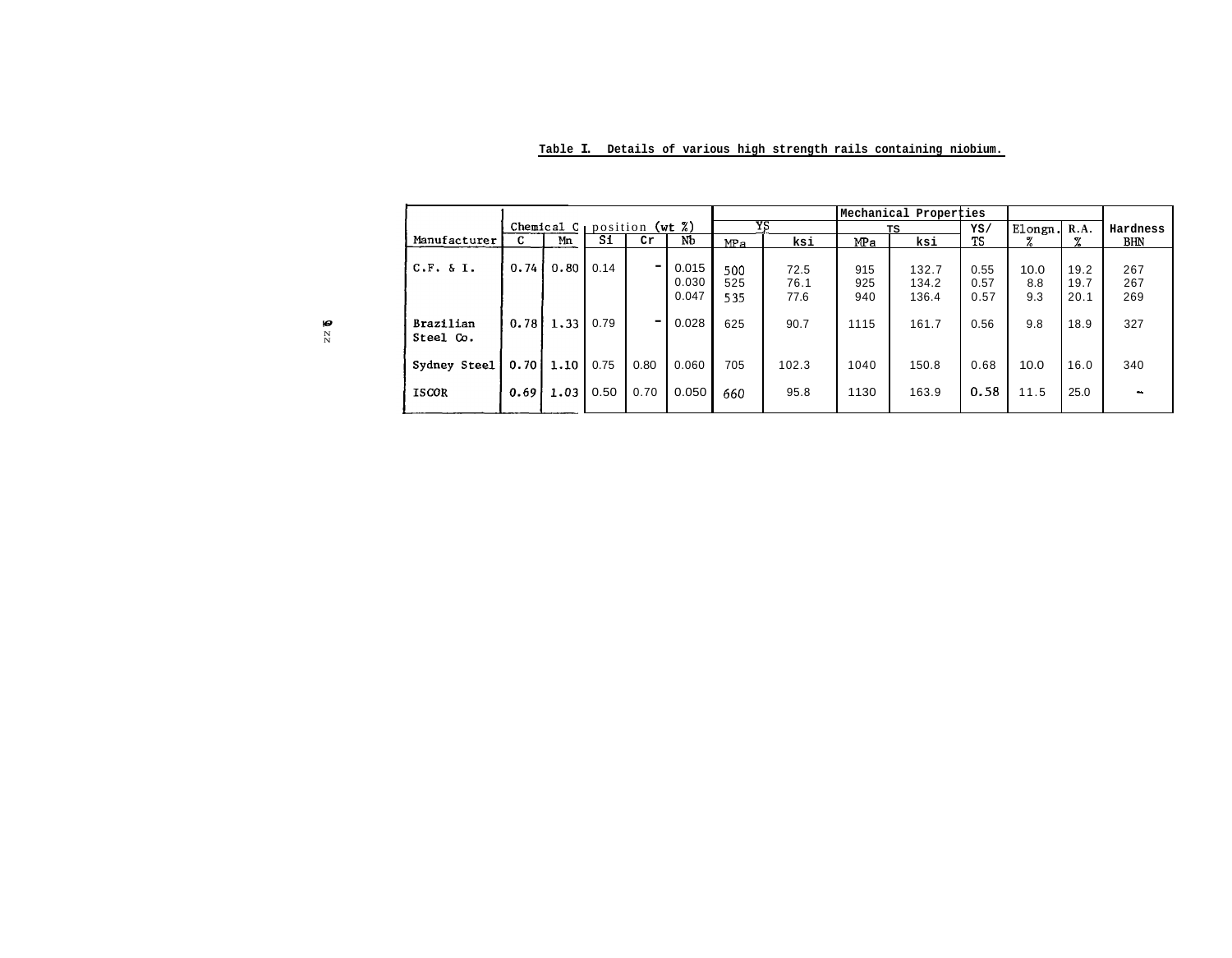At Australian Iron and Steel Pty. Ltd. (AIS) investigation of the effects of niobium on rail steels was undertaken in the early 1970's. The initial trials were concerned with the development of rails that would provide improved performance in crane tracks and other heavily loaded units at the steelplant (20, 21). In these applications, the principal mode of failure is associated with excessive deformation or "mushrooming" of the rail head and thus the main object of the trials was to develop rails of significantly higher yield strength than for conventional carbon steel rails, without adversely affecting other important properties such as ductility and weldability. Niobium additions of 0.025-0.045 percent to base steel containing 0.43 percent C, 1.52 percent Mn, 0.17 percent Si and 0.29 percent Cr gave improvements in yield and tensile strengths for 53 kg/m  $(107 \text{ lb/yd})$  rails of up to 39 percent and 7 percent respectively along with significantly better elongation and reduction-of- area values. To provide data with respect to service performance the niobium steel rails were installed in a section of the steelplant track that was used to convey rakes of ingots, moulds and stools and which was subject to an average wheel load of at least 24 tons on smaller diameter wheels than used for normal rolling stock. The niobium steel rails showed marked reduction in head deformation and their lives were at least twice those of conventional carbon steel rails.

Because of the promising results that were obtained in these trials the niobium containing rails were eventually produced in a range of rail sections as required for heavy duty service in the steelplant and in other industries. Typical compositions and properties are listed in Table **11.** The following cases indicate the extent of improvements that have been made possible with C-Mn-Cr-Nb pearlitic rail steels:

a. Standard carbon 47  $\text{kg/m}$  (96 lb/yd rails were found to fail prematurely due to excessive head spreading and splitting in 6-12 months in a narrow gauge track at the BHP Co. Newcastle steelplant. The carbon steel rails were replaced with niobium containing rails of typical chemistry and properties as shown in Table **11.** After 4 years service the niobium steel rails had to be removed from the track because of ballast failure, and they showed limited wear and deformation of the heads, and freedom from internal defects. In this application the niobium steel rails thus exhibited lives of at least four times those of conventional carbon steel rails.

b. Heavy section 192 kg/m (390 lb/yd) rails are used in a slag-car transfer track at the Basic Oxygen Steelmaking Plant at Port Kembla. Carbon steel rails were originally used with average lives of 3 months before replacement was necessary as a result of excessive deformation and subsequent splitting of the uppermost part of the cross-section. Replacement of the carbon steel rails with C-Mn-Cr-Nb steel rails resulted in a six-fold improvement in life. The analysis and average properties of the  $192 \text{ kg/m}$  (390) lb/yd) rails are listed in Table **11.** 

C. At Mt. Newman Mining Co. Pty. Ltd., accelerated wear was experienced with 68 kg/m  $(138 \text{ lb/yd})$  standard carbon rails which were subjected to mean axle loads of 30 tonnes force with peak loads up to 40 tonnes force. For instance, the high rails in a 2" curve were found to exhibit 25 percent head loss after 130 mgt. An in-track evaluation of alloy rail steels in a 2° curve demonstrated that the performance of C-Mn-Cr-Nb steels was equivalent to or superior to other alloy rails investigated with a 75 percent increase in rail life over standard carbon rails (22).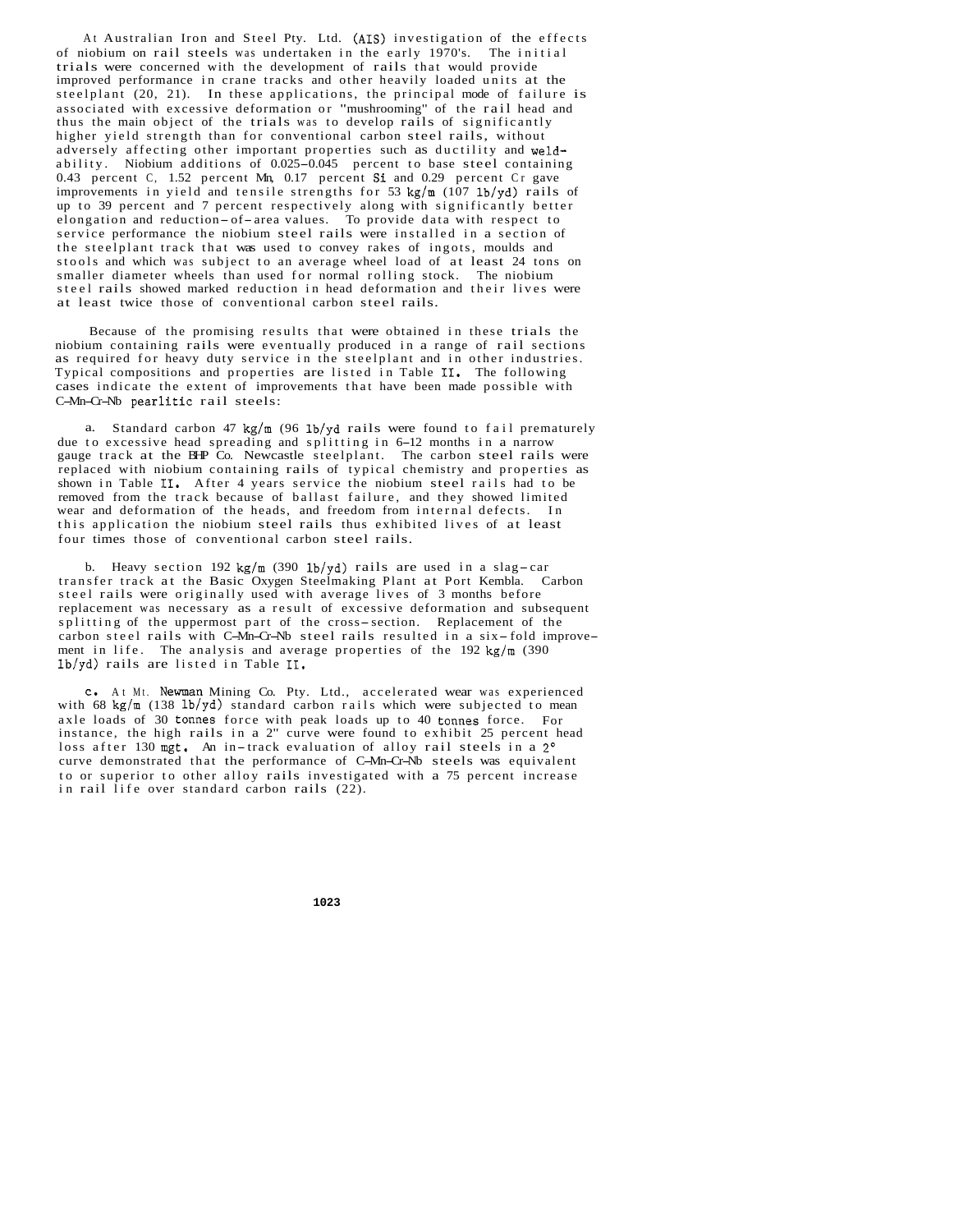|                                                                                                                                                               |                                                                                                                                                                                                  |                                                                    |                                   |                    |                                                                              |                      |                                                                                                                                                                                                                                                                                                                                                                                                                                                                                   |                                                                                                                            |                                                                                                                                                                                          |                                                                                                                                             | Mechanical Properties                                                                                                                                                                              |                                                                                                                                              | re.                                                                                                      |                                                                                                          |                                                                                                                            |                                                                                                                            |
|---------------------------------------------------------------------------------------------------------------------------------------------------------------|--------------------------------------------------------------------------------------------------------------------------------------------------------------------------------------------------|--------------------------------------------------------------------|-----------------------------------|--------------------|------------------------------------------------------------------------------|----------------------|-----------------------------------------------------------------------------------------------------------------------------------------------------------------------------------------------------------------------------------------------------------------------------------------------------------------------------------------------------------------------------------------------------------------------------------------------------------------------------------|----------------------------------------------------------------------------------------------------------------------------|------------------------------------------------------------------------------------------------------------------------------------------------------------------------------------------|---------------------------------------------------------------------------------------------------------------------------------------------|----------------------------------------------------------------------------------------------------------------------------------------------------------------------------------------------------|----------------------------------------------------------------------------------------------------------------------------------------------|----------------------------------------------------------------------------------------------------------|----------------------------------------------------------------------------------------------------------|----------------------------------------------------------------------------------------------------------------------------|----------------------------------------------------------------------------------------------------------------------------|
| Railweight<br>kg/m (1b/yd)                                                                                                                                    | Appli-<br>cation                                                                                                                                                                                 | $\mathbf{c}$                                                       | Mn                                | $S_1$              | C <sub>r</sub>                                                               | Nb                   | lthers                                                                                                                                                                                                                                                                                                                                                                                                                                                                            | YS<br>MP a                                                                                                                 | ksi                                                                                                                                                                                      | <b>TS</b><br>MPa                                                                                                                            | ksi                                                                                                                                                                                                | YS/<br><b>TS</b>                                                                                                                             | %                                                                                                        | %                                                                                                        |                                                                                                                            | $***$<br>symbol                                                                                                            |
| 96)<br>$^{\bullet}$<br>(108)<br>"<br>11<br>Ħ<br>$\mathbf{H}$<br>$\bullet$<br>11<br>$\mathbf{H}$<br>$\mathbf{r}$<br>(122)<br>(138)<br>11<br>(148)<br>11.<br>11 | <b>SR</b><br>n.<br>11<br>11<br>11<br>11.<br>$\mathbf{H}$<br>$^{\bullet}$<br>$\mathbf{H}$<br>$^{\bullet}$<br>$\mathbf{H}$<br>$^{\bullet}$<br>11.<br><b>MR</b><br>$\bullet$<br><b>MS</b><br><br>11 | 0.65<br>0.72<br>0.43<br>11<br>0.70<br>0.64<br>0.65<br>0.82<br>0.65 | 1.52<br>m<br>$^{\bullet}$<br>1.12 | 11<br>$\mathbf{H}$ | <br>                                                                         | Ħ<br>19.             | $1.025$ Ti<br>$1.015$ Tj<br>$0.003$ Ti                                                                                                                                                                                                                                                                                                                                                                                                                                            | 678<br>697<br>601<br>660<br>650<br>674<br>692<br>682<br>712<br>718<br>679<br>705<br>671<br>719<br>701<br>683<br>675<br>694 | (98.3)<br>(100.1)<br>(87.3)<br>(95.7)<br>(94.3)<br>(97.9)<br>(100.5)<br>(99.1)<br>(103.4)<br>(104.3)<br>(98.5)<br>(102.3)<br>(97.3)<br>(104.3)<br>(101.8)<br>(99.2)<br>(38.0)<br>(100.7) | 1106<br>1156<br>940<br>1005<br>1003<br>1030<br>1124<br>1092<br>1143<br>1189<br>1119<br>1139<br>1154<br>1185<br>1195<br>1120<br>1164<br>1168 | (160.4)<br>(167.7)<br>(136.3)<br>(145.8)<br>(145.4)<br>(149.4)<br>(163.0)<br>(158.4)<br>(165.8)<br>(172.6)<br>(162.3)<br>(165.2)<br>(167.4)<br>(172.0)<br>(173.5)<br>(162.4)<br>(169.0)<br>(169.6) | 0.61<br>0.60<br>0.64<br>0.66<br>0.65<br>0.65<br>0.62<br>0.63<br>0.62<br>0.63<br>0.61<br>0.62<br>0.58<br>0.61<br>0.59<br>0.61<br>0.58<br>0.59 | 16<br>14<br>12<br>13<br>13<br>13<br>11<br>10<br>10<br>10<br>12<br>11<br>10<br>15<br>11<br>16<br>10<br>10 | 32<br>25<br>37<br>32<br>34<br>31<br>26<br>24<br>21<br>24<br>33<br>21<br>16<br>39<br>14<br>32<br>20<br>24 | 322<br>334<br>288<br>302<br>300<br>311<br>325<br>312<br>329<br>344<br>322<br>330<br>324<br>350<br>342<br>320<br>331<br>323 | χ<br>$\ddot{}$<br>a<br>٠<br>D<br>▬<br>0<br>0<br>Đ<br>$\frac{\Omega}{\blacksquare}$<br>0<br>A<br>Α<br>$\Box$<br>П<br>$\Box$ |
| $^{\bullet}$                                                                                                                                                  | $\mathbf{H}$                                                                                                                                                                                     |                                                                    |                                   |                    |                                                                              |                      |                                                                                                                                                                                                                                                                                                                                                                                                                                                                                   | 686                                                                                                                        | (99.6)                                                                                                                                                                                   | 1164                                                                                                                                        | (169.0)                                                                                                                                                                                            | 0.59                                                                                                                                         | 11                                                                                                       | 24                                                                                                       | 318                                                                                                                        | Ø                                                                                                                          |
| (174)<br>(390)<br>m                                                                                                                                           | SC<br><b>ST</b><br>$\mathbf{H}$                                                                                                                                                                  | 0.65<br>0.70<br>0.69                                               |                                   |                    |                                                                              | 0.020<br>0.054       | 0.060A1                                                                                                                                                                                                                                                                                                                                                                                                                                                                           | 700<br>601<br>695                                                                                                          | (101.5)<br>(87.3)<br>(100.8)                                                                                                                                                             | 1130<br>1082<br>1140                                                                                                                        | (163.9)<br>(156.9)<br>(165.3)                                                                                                                                                                      | 0.62<br>0.56<br>0.61                                                                                                                         | 10<br>$\boldsymbol{9}$<br>12                                                                             | 13<br>13<br>15                                                                                           | 321<br>318<br>321                                                                                                          | $\Box$                                                                                                                     |
|                                                                                                                                                               | Ħ                                                                                                                                                                                                | 11                                                                 |                                   | 0.50<br>0.73       | $1.29$ 0.21<br>$0.69$ 1.15 $0.28$<br>$0.69$ 1.15 0.28<br>$0.69$ 1.35 $10.17$ | $1.09$   0.24   0.75 | 1.33 0.13 0.65 0.054<br>$1.34$   0.16   0.60   0.043<br>$[0.17 \, 0.29] \, 0.045$<br>$0.75 \mid 0.028$<br>1.110.2510.7510.026<br>$0.77$ 0.031<br>$0.74$ 1.16 0.34 0.89 0.029<br>$1.28$   0.31   0.99   0.030<br>1.71 0.32 0.87 0.069<br>1.11 0.52 0.87 0.043<br>$1.22$ $\vert 0.13 \vert 0.68 \vert 0.055$<br>$0.73$ 1.26 0.18 0.90 0.022<br>0.7011.1810.1610.7710.036<br>$0.69$ 0.054<br>$0.71$   1.30   0.20   0.90   0.018<br>$1.25$   0.11   0.90   0.023<br>$1.20$ 0.18 0.85 | Che ical Composition ( $wt$ ) Ave<br>$[0.25 \, 0.80 \, 0.028]$<br>[0.77]0.035<br>$0.64$   1.20   0.26   0.74   0.030       | 671                                                                                                                                                                                      | $(0.2\% \text{ PS})$<br>(97.3)                                                                                                              | 1145                                                                                                                                                                                               | (166.2)                                                                                                                                      | 0.59                                                                                                     | 11                                                                                                       | $ 1$ ong.<br>22                                                                                                            | BIN<br>322                                                                                                                 |

Table II. Details of high strength niobium containing rails produced by AIS PTY Ltd.

 $\star$ SR = Steel<sub>l</sub> ant ra tra :ks

 $MR = Mining$  industry rail tracks

 $MS =$  Mining industry stacker reclaimers

 $ST = Steelplant transfer tracks$ 

\*\* Refer Figs  $2-7$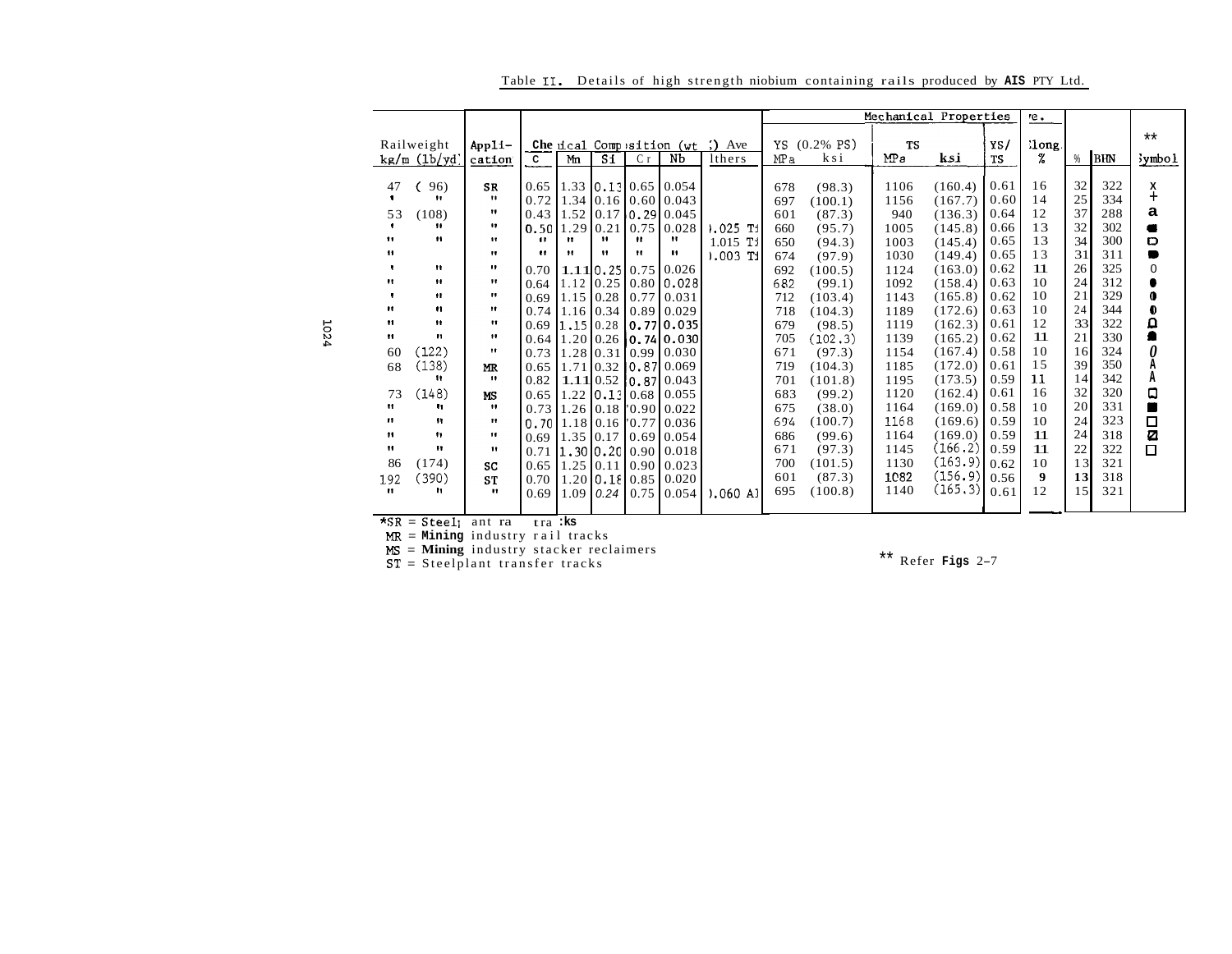#### Processing Aspects of C-Mn-Cr-Nb Rail Steels

Experience gained at AIS with the production of C-Mn-Cr-Nb high strength ingot cast rail steels has highlighted a number of compositional and processing aspects which are of importance in achieving the required strength and ductility. Some of these aspects are discussed below:

### Effect of carbon content

At conventional ingot soaking temperatures of about 1260-1300 C (2300- 2370'F) increasing the carbon content in the range of about 0.40 to 0.80 C can effectively reduce the amount of niobium in solution from about 0.035 to 0.015 (Figure 1). Clearly, under these circumstances, the effect of niobium on final properties will vary significantly. Work on C-Mn-Cr-Nb rails at AIS has suggested that with increasing carbon content in the range of about 0.40 to 0.80 the strengthening effect of niobium is gradually diminished such that at carbon contents above about 0.80 percent C little strengthening is achieved from niobium. However, ductility as measured by total elongation is apparently improved irrespective of the carbon content. These aspects will be described in more detail below.

## Effect of finish rolling temperatures (FRT)

The finish rolling temperature (FRT) of rail steels at AIS is generally in excess of 950 C  $(1740°F)$ . However, lower FRT may be obtained in the event of low reheat temperatures or inadequate soaking, unavoidable delays during rolling and/or low section weights.

In niobium steels, FRT can be an important factor in determining strength/ ductility properties. At a given level of soluble niobium, the FRT essentially controls the extent to which strain induced precipitation in austenite and subsequent precipitation strengthening in the ferrite take place. High FRT promotes retention of niobium in solution in austenite thereby raising the capacity for precipitation strengthening of ferrite. On the other hand, a low FRT enhances strain induced precipitation of niobium carbonitride in austenite, which causes a reduced strengthening effect, but refines the pearlite colony size.

Work on C-Cr-Mn-Nb rails at AIS has indicated that a FRT in the range  $1000-850$  C ( $1830-1560$ <sup>o</sup>F) can have an important effect on strength at reduced carbon contents (i.e. at higher levels of soluble niobium). In Figure 2 it is clear that at relatively low carbon contents of 0.55 percent, both yield and tensile strength decrease steadily with decreasing FRT below about 1000 **C** (1830'F). This would be consistent with an increase in strain induced precipitation of niobium carbonitride in austenite with decreasing FRT at the expense of precipitation strengthening in the ferrite. The effect of FRT on the strength of 0.70 percent C steel is less pronounced probably on account of the lower level of niobium in solution and the likelihood that little remaining niobium would be available for precipitation hardening in the ferrite.

Hot torsion testing of C-Mn-Cr-Nb rail steel at BHP Melbourne Research Laboratories (23) has revealed that recrystallization of austenite at 1050 C (1920'F) is not much affected by the niobium addition. However, at 1000 C (1830'F) recrystallization becomes sluggish and, during normal rolling,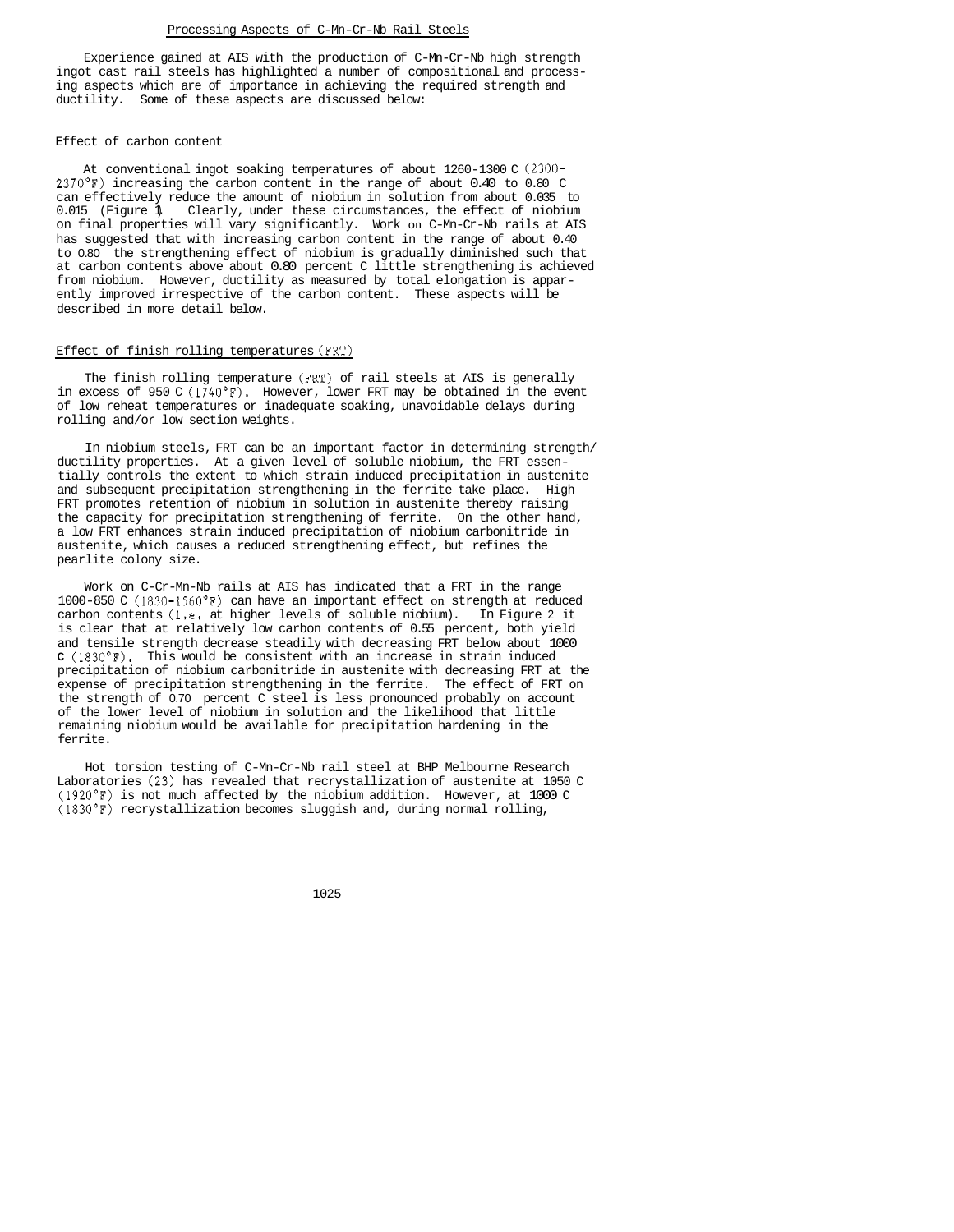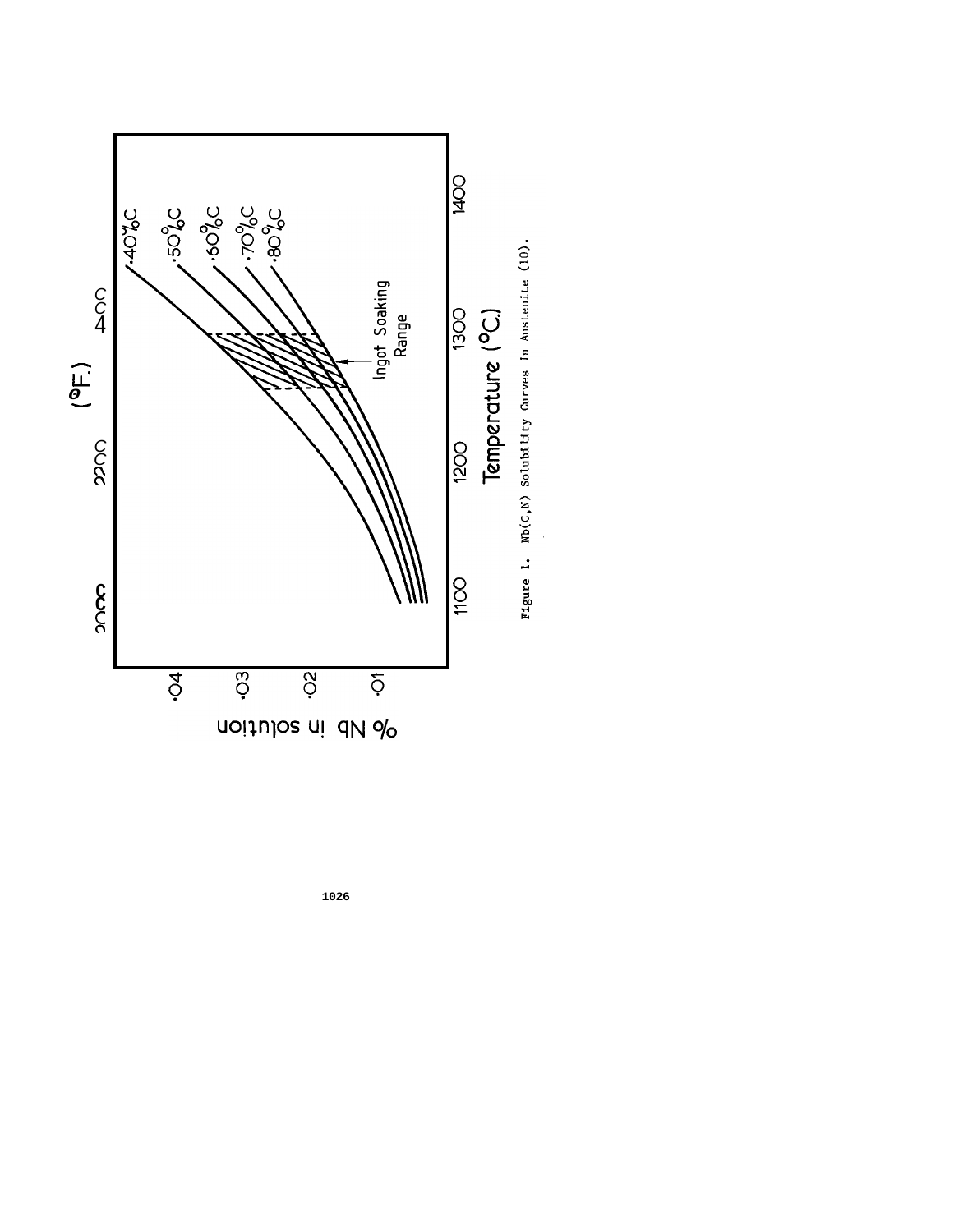

Figure 2. Effect of Finish Rolling Temperature and Carbon Content on Strength of C-Mn-Cr-Nb Rails.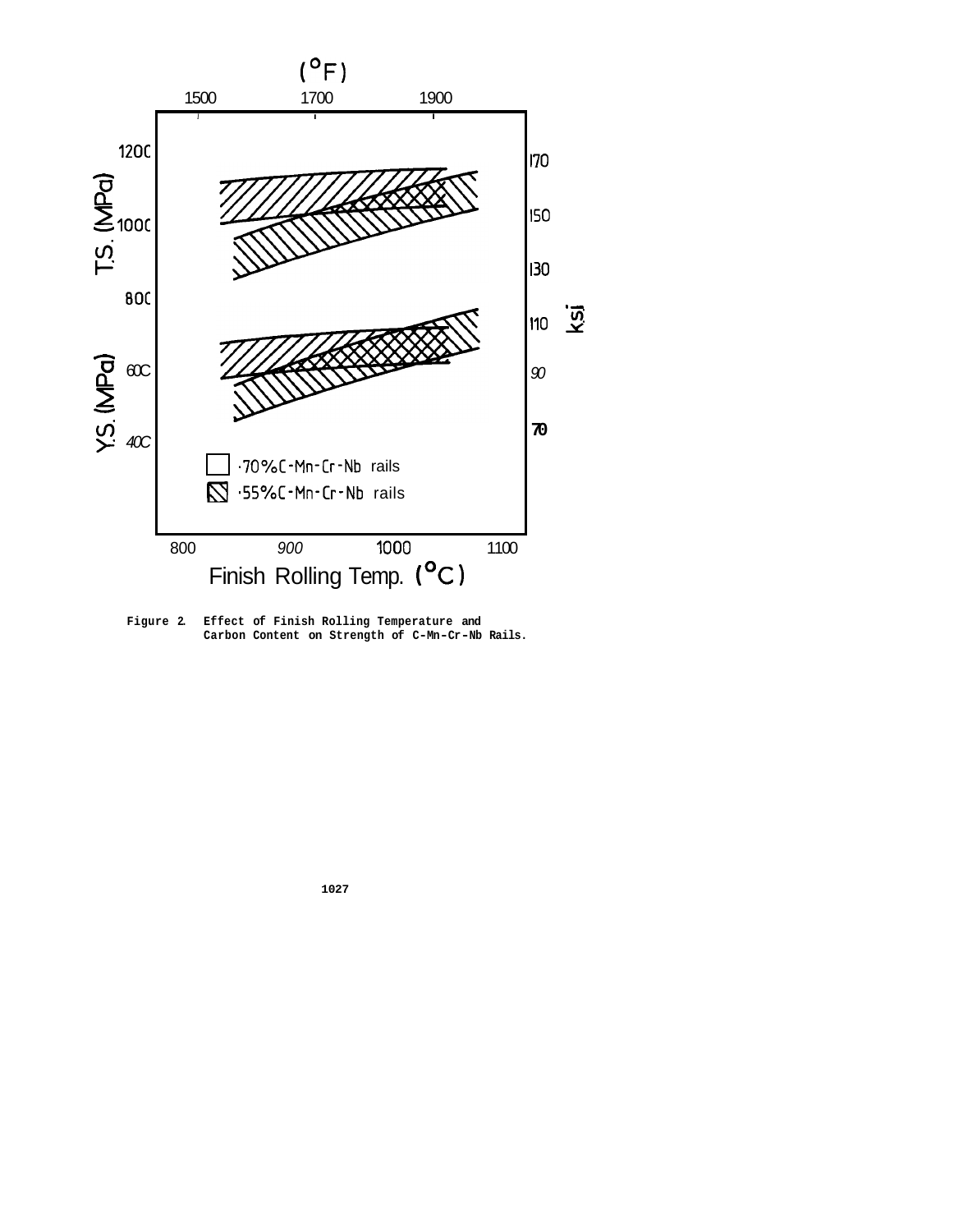niobium may severely retard recrystallization of austenite below about 950 C  $(1740°F)$ . These effects of niobium on hot strength may be attributed mainly to the occurrence of strain induced precipitation of niobium carbonitride during rolling.

At FRTs less than about 950-1000 C (1740-1830°F) recrystallization may not be completed between passes. Under these circumstances recrystallization may occur differentially along the length of the rail or through the section of the rail and will be greatly influenced by temperature pradients and varying degrees of deformation. Experience gained at AIS has indicated that recrystallization occurring differentially in hot rolled rails may be responsible for shape and gauge problems. This is most pronounced in rails of reduced carbon content (i.e. high soluble niobium contents) and low FRT. In order to minimize these problems, finish rolling should be carried out at temperatures in excess of 1000 C (1830'F).

## Properties of C-Mn-Cr-Nb Rail Steels

## Strength and Ductility

As outlined above, the effects of niobium on the strength and ductility of rail steels are mainly governed by:

a. Soaking conditions and carbon content, which control the amount of niobium in solution, and

b. Finish rolling temperature, which controls the balance between strain induced precipitation in austenite and the level of subsequent precipitation hardening in the ferrite.

A comparison of the strength levels achievable with standard carbon, C-Mn-Cr and C-Mn-Cr-Nb rails produced at **AIS** is shown in Figure 3 for section weights in the range 47-73 kg/m (96-148 lb/yd). The yield strength advantage of C-Mn-Cr-Nb rails over standard carbon rails is generally maintained at a fairly constant level i.e. about 200 MPa (29 k.s.i.) over the entire range of C + *Mn/4.* The difference in tensile strength of niobium steels compared to plain carbon steels increases from about  $150-200$  MPa  $(22-29 \text{ k.s.}i.)$  over the same range. At low values of  $C + Mn/4$ , the tensile strength increment in niobium steels is probably reduced as a result of the governing effect of carbon content on tensile strength.

In the range of  $C + Mn/4$  where a comparison can be made with  $C-Mn-Cr$ rails, niobium steels still show an advantage of about 70-100 MPa (10-15  $k. s. i.)$  for both yield and tensile strength. It is noticeable that the difference is diminished at high values of  $C + Mn/4$ , no doubt reflectinp the effect of carbon content which can control the strengthening potential of niobium.

The effect of carbon on the strengthening capacity of niobium may be more clearly demonstrated by making use of the predictive equations of Heller and Schweitzer for the strength of C-Mn-Cr steels (9). In Figure 4 (a), (b), actual versus predicted values for yield and tensile strengths are presented for niobium bearing C-Mn-Cr rails as well as some conventional C-Mn-Cr rails produced at AIS. Reference to the results obtained for conventional C-Mn-Cr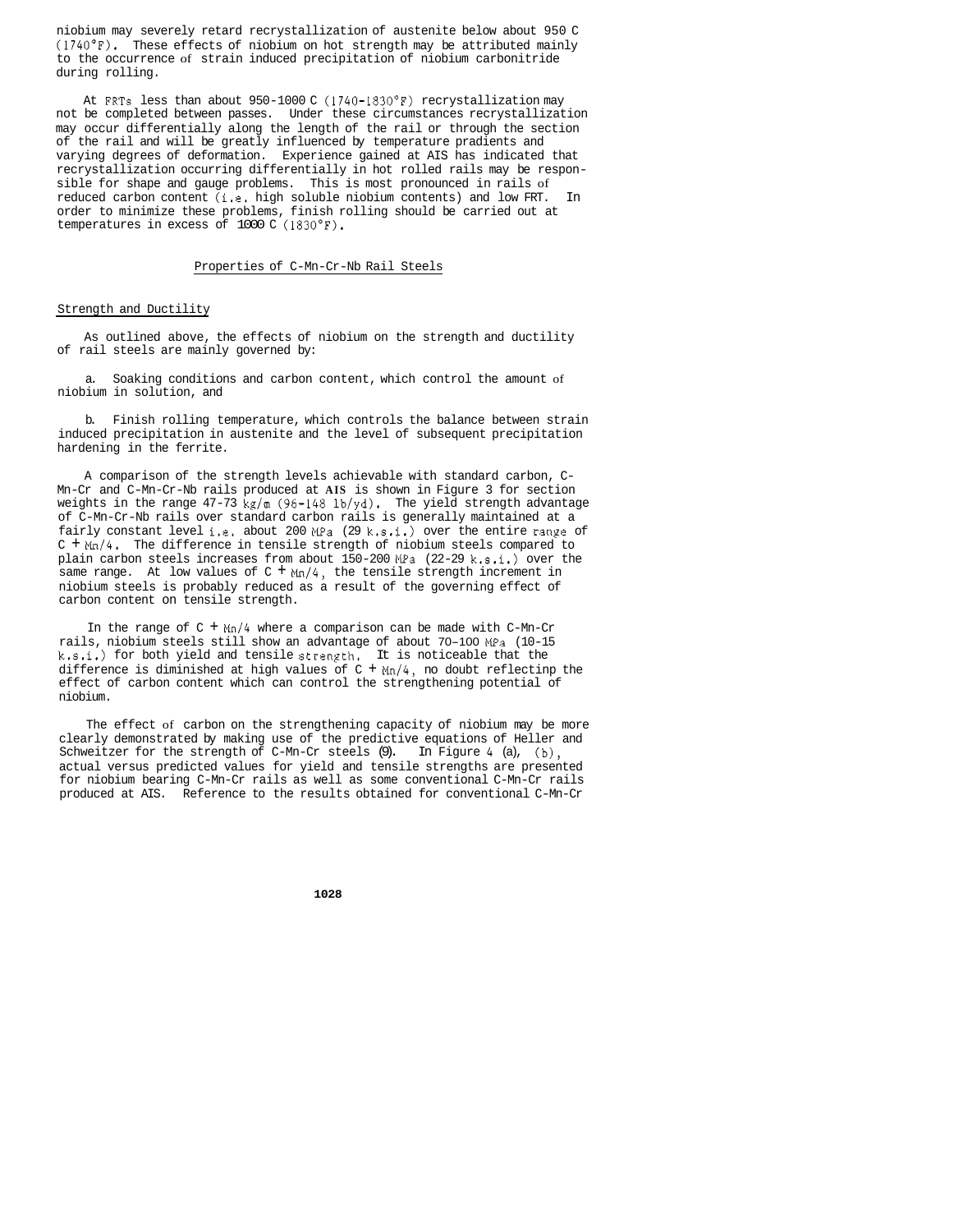

**Figure 3. Comparative strength of standard carbon, C-Mn-Cr and C-Mn-Cr-Nb rails manufactured at AIS plotted against C** + *Mn/4* **(Refer Table 11).**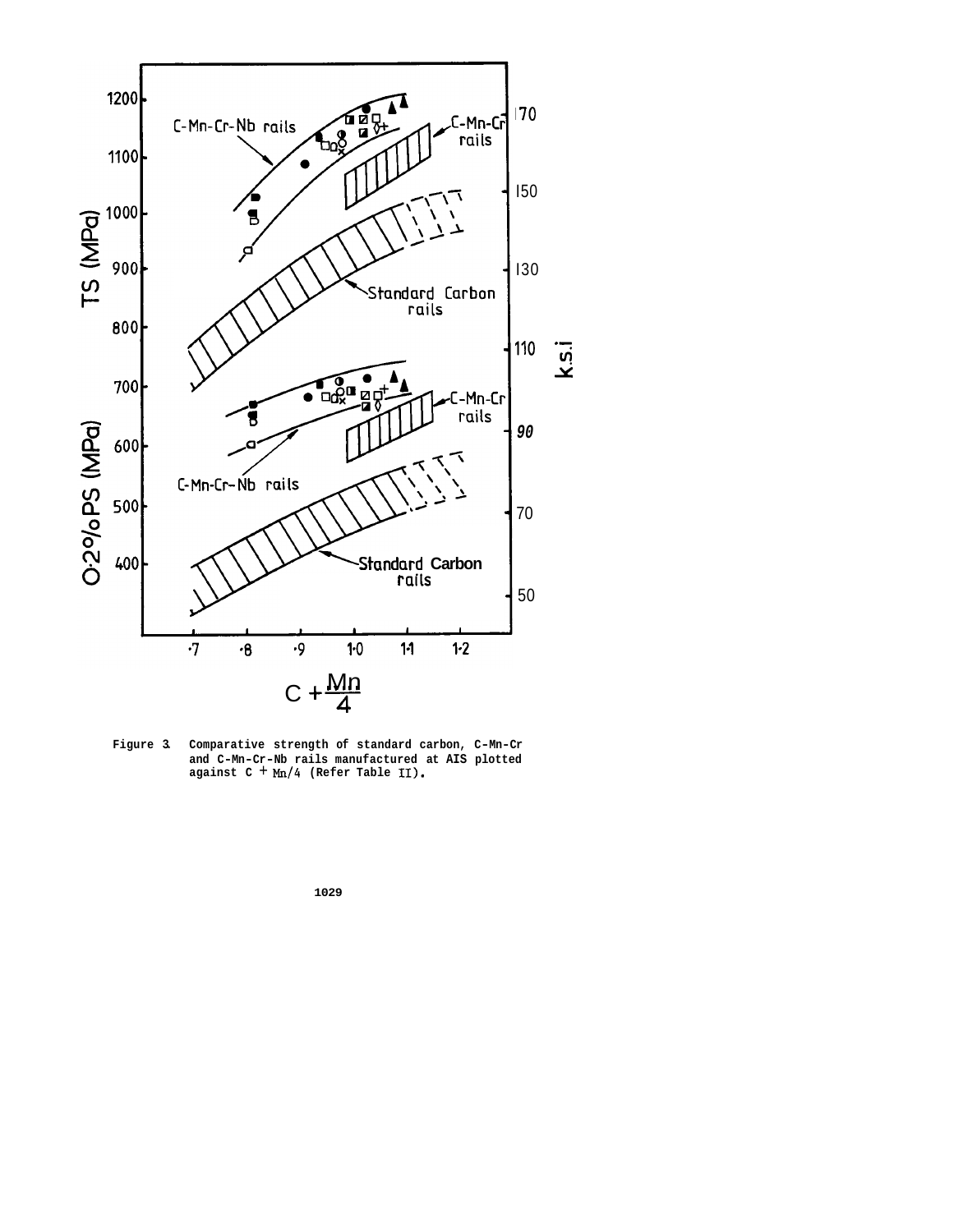

**Figure 4(a). Actual versus Predicted YS of C-Mn-Cr and C-Mn-Cr-Nb rails.**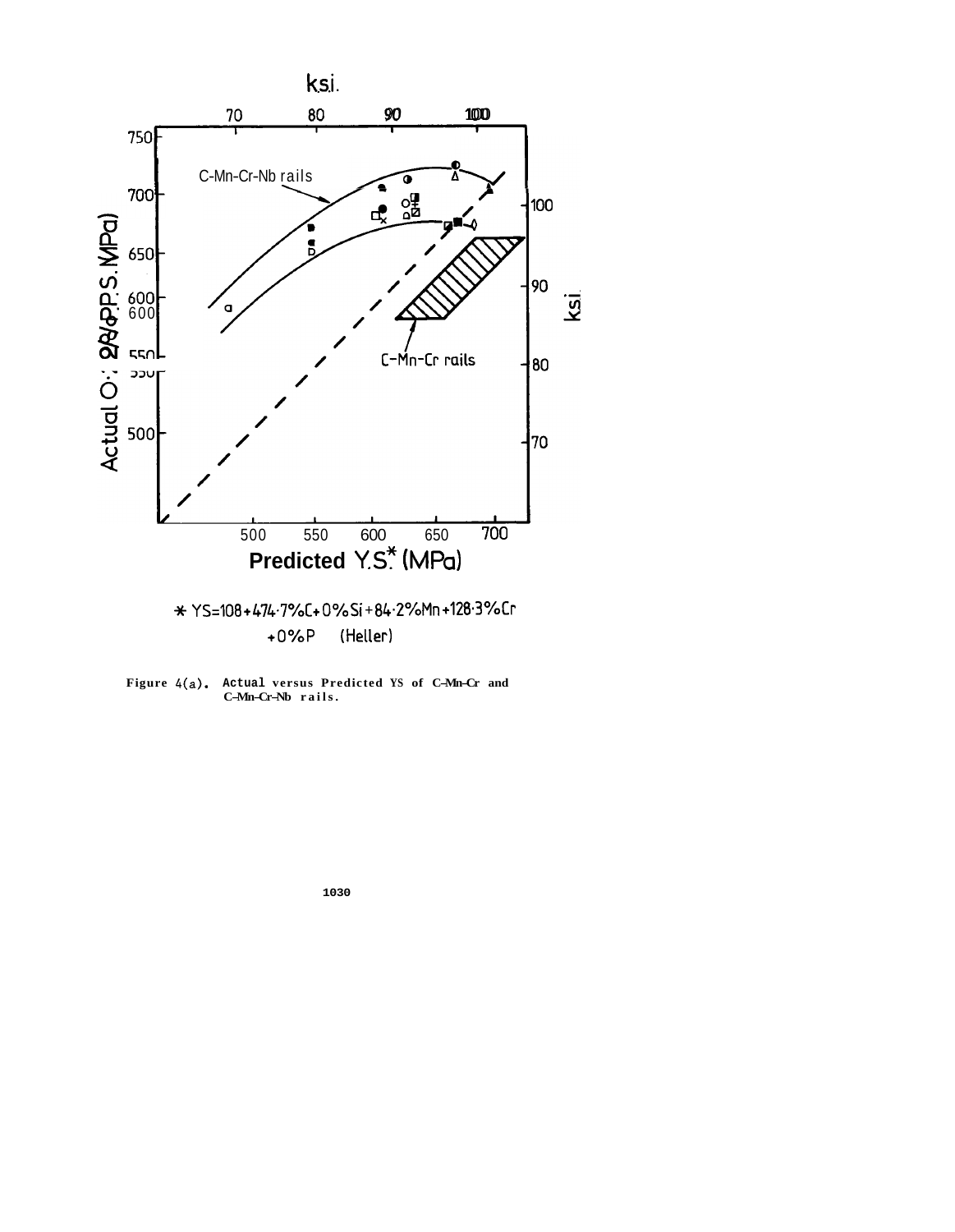

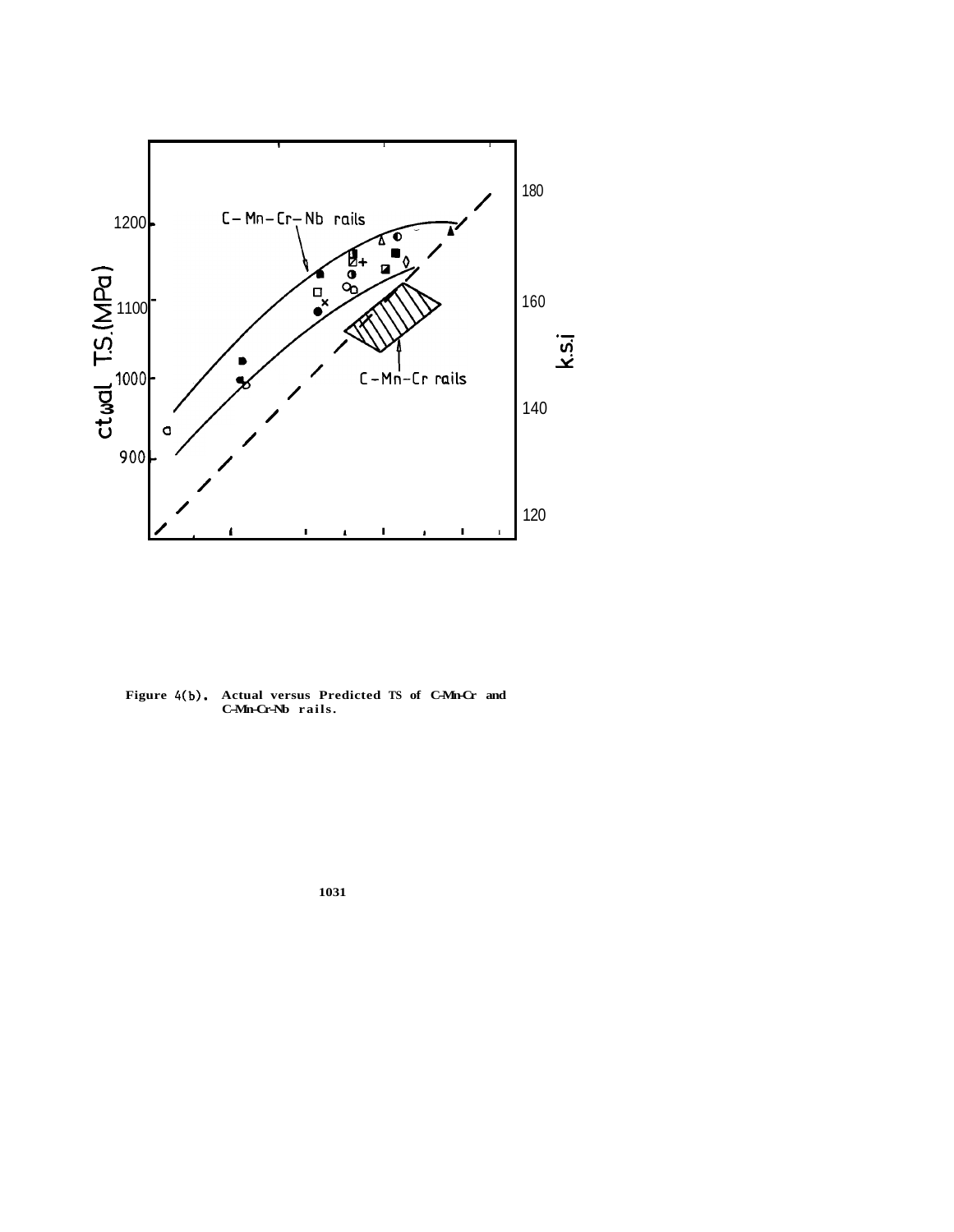steels suggests that the equations of Heller and Schweitzer over-estimate yield strength by about 50 MPa (7 k.s.i.) and tensile strength by about *25*   $MPa$  (3.5 k.s.i.) for the manufacturing and processing conditions used at AIS. A plot of A yield strength and  $\Delta$  tensile strength (where  $\Delta$  = actual - predicted) versus carbon content is shown in Figure 5 (a)  $(b)$ , and highlights the reduced strengthening capacity of niobium at higher carbon content. At carbon contents above about *0.80* percent there is little difference between actual and predicted strengths when the approximate correction factors of 50 MPa  $(7 \text{ k.s.1.})$  and 25 MPa  $(3.5 \text{ k.s.1.})$  are applied to yield strenpth and tensile strength respectively.

The effect of niobium content on yield and tensile strength is shown in Figure 6 (a) (b), in terms of normalized parameters, YS/CE and TS/CE, which take into account variations in base composition (viz  $CE = C + Mn/4 + Cr/5$ ). Again, the effect of niobium on strength properties is shown to be governed by carbon content. However, irrespective of carbon content, there appears to be little strengthening benefit in adding niobium at levels in excess of about *0.030* percent. While the strengthening effect of niobium diminishes with increasing carbon content, ductility, as measured by total tensile elongation is apparently improved for the range of carbon contents produced at AIS *(0.43* to 0.82 percent). In Figure 7 the product of tensile strength and elongation (TS.E1/1000) is significantly higher for niobium steels than for standard carbon rails. While conventional C-Mn-Cr rails (without niobium) generally appear somewhat better than average standard carbon rails in this respect, they do not usually match the niobium steels. It is well known that in pearlitic steels, the strength is increased with a reduction in interlamellar spacing and that ductility is improved by a refinement in pearlite colony size (8, *24).* Manganese and chromium additions achieve both of these effects (25, *26).* However, in work carried out at BHP Melbourne Research Laboratories on C-Mn-Cr-Nb rail steels *(27)* it has been shown that the main microstructural effect of niobium is to further refine the pearlite colony size with no significant effect on the interlamellar spacing (Figure 8). Since the latter has a major controlling effect on the strength of pearlitic structures, it would therefore appear that the higher strengths achieved in niobium bearing steels are due primarily to precipitation hardening in proeutectoid ferrite and the ferrite lamellae. In addition, it is postulated that the improved ductility of niobium rail steels relates to the effect of strain induced precipitation of niobium carbonitride in austenite on the subsequent refinement of the pearlite colony size. It is also likely that the higher strength and finer pearlite microstructure of niobium bearing C-Mn-Cr type rails contribute to their observed longer life in heavy duty applications.

# Fatigue and toughness

It is generally accepted that the fatigue endurance limit of steels increases with increasing tensile strength (28). S/N curves determined at BHP *(29)* under uniaxial tension/compression conditions have clearly demonstrated that C-Mn-Cr-Nb steel has a fatigue strength of about *240* MPa *(35*  k.s.i.) higher than for standard carbon rail. In addition, microstructural factors and non-metallic inclusions have also been claimed to have significant effects on fatigue in pearlitic rail steels. For instance, fine pearlite is thought to provide greater resistance to localized plastic deformation which is desirable for preventing fatigue crack initiation **(30).** The presence of grain boundary ferrite is also claimed to reduce fatigue crack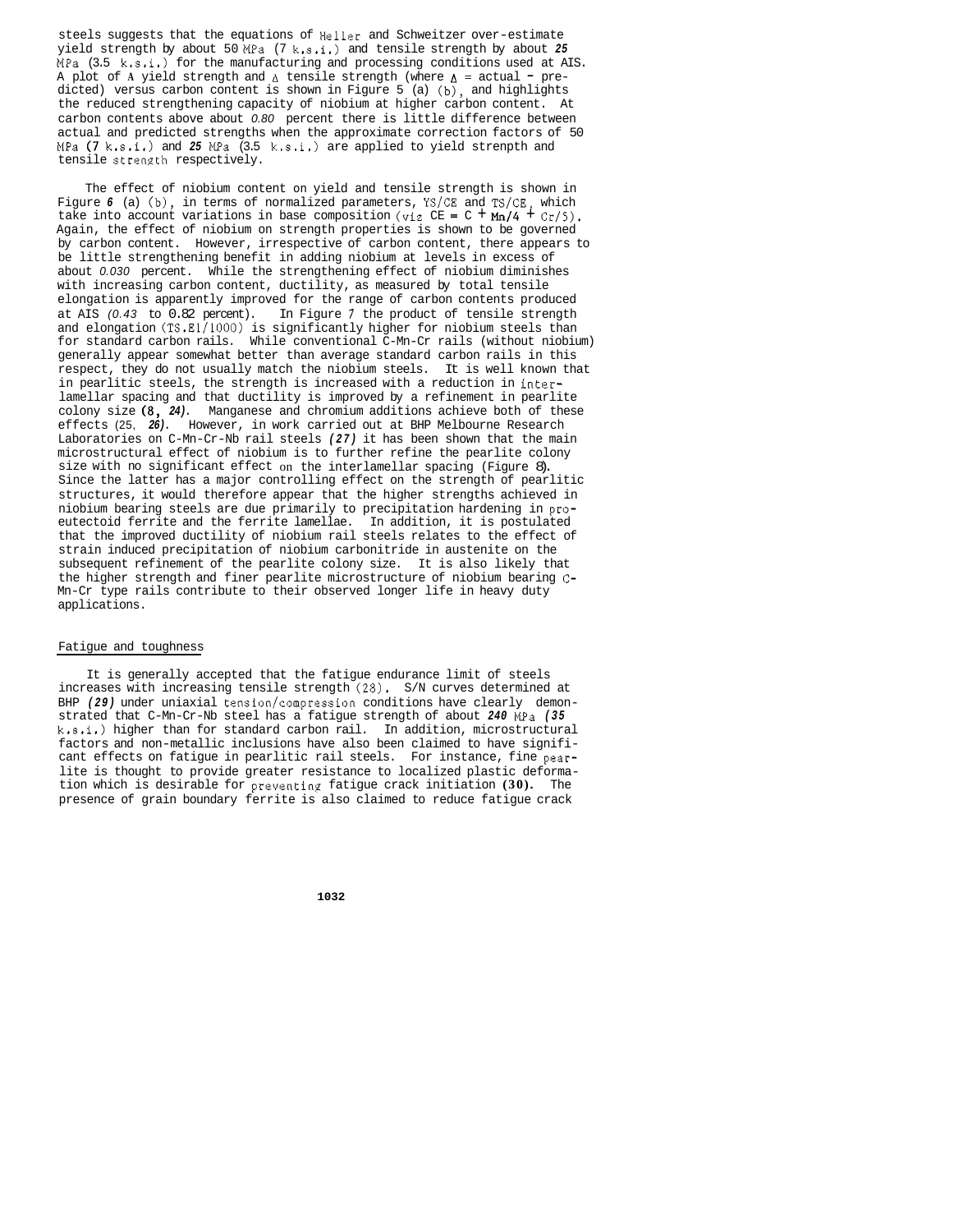

Figure  $5(a)(b)$ . Effect of carbon content on strengthening capacity of Nb in C-Mn-Cr rail steels.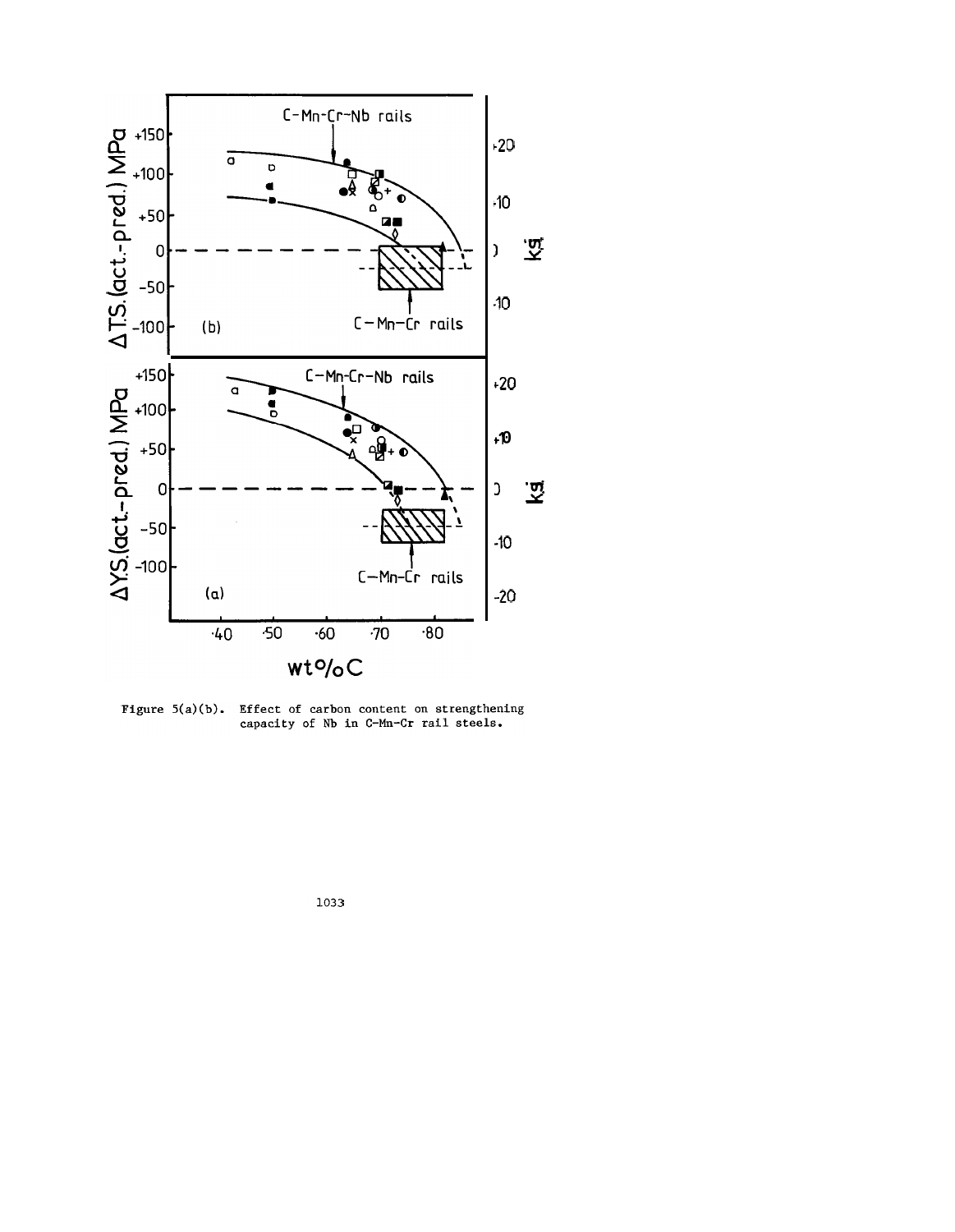

Figure 6. Effect of niobium content on (a)YS/CE and (b)TS/CE in C-Mn-Cr-Nb rails.<br>(CE = C + Mn/4 + Cr/5).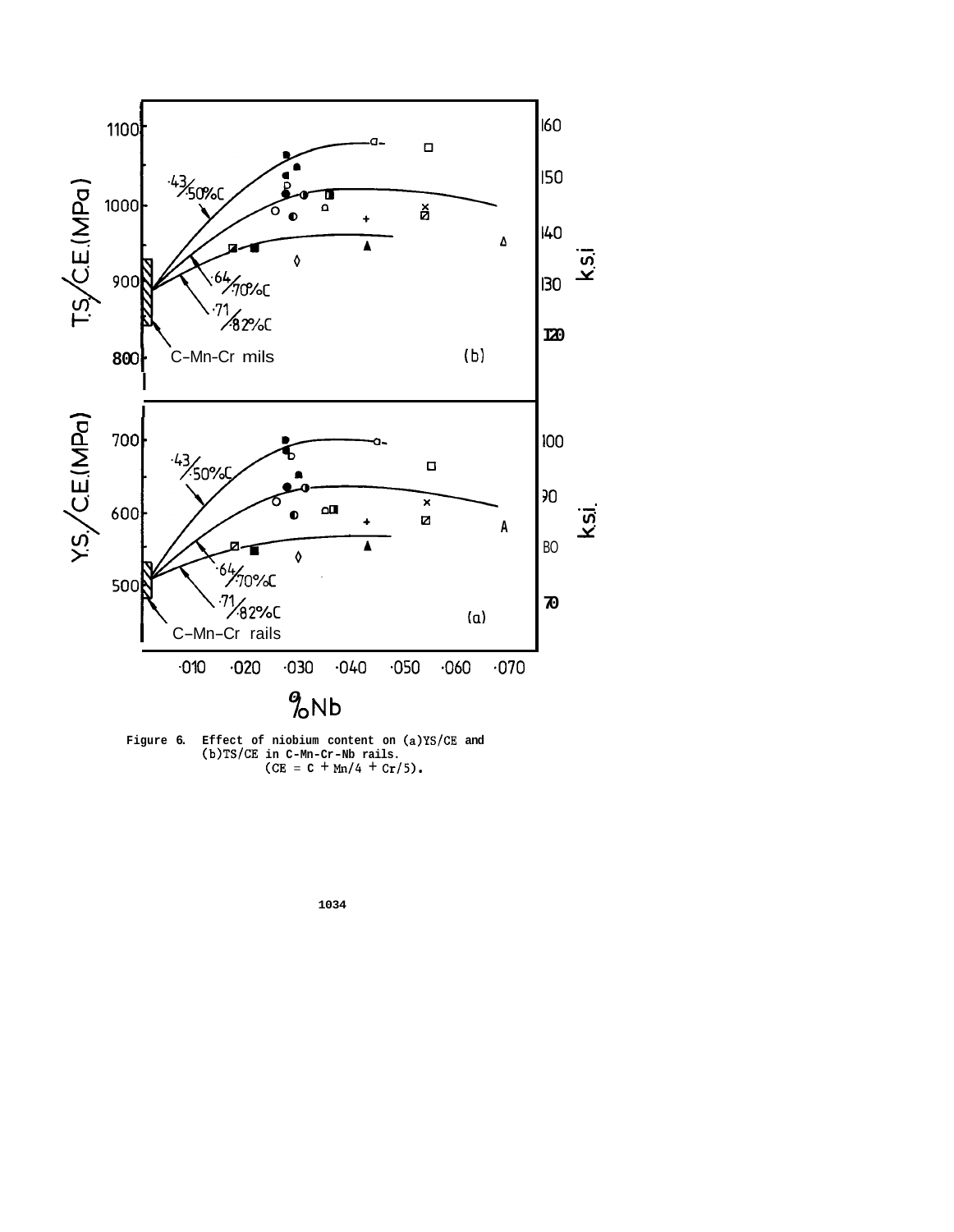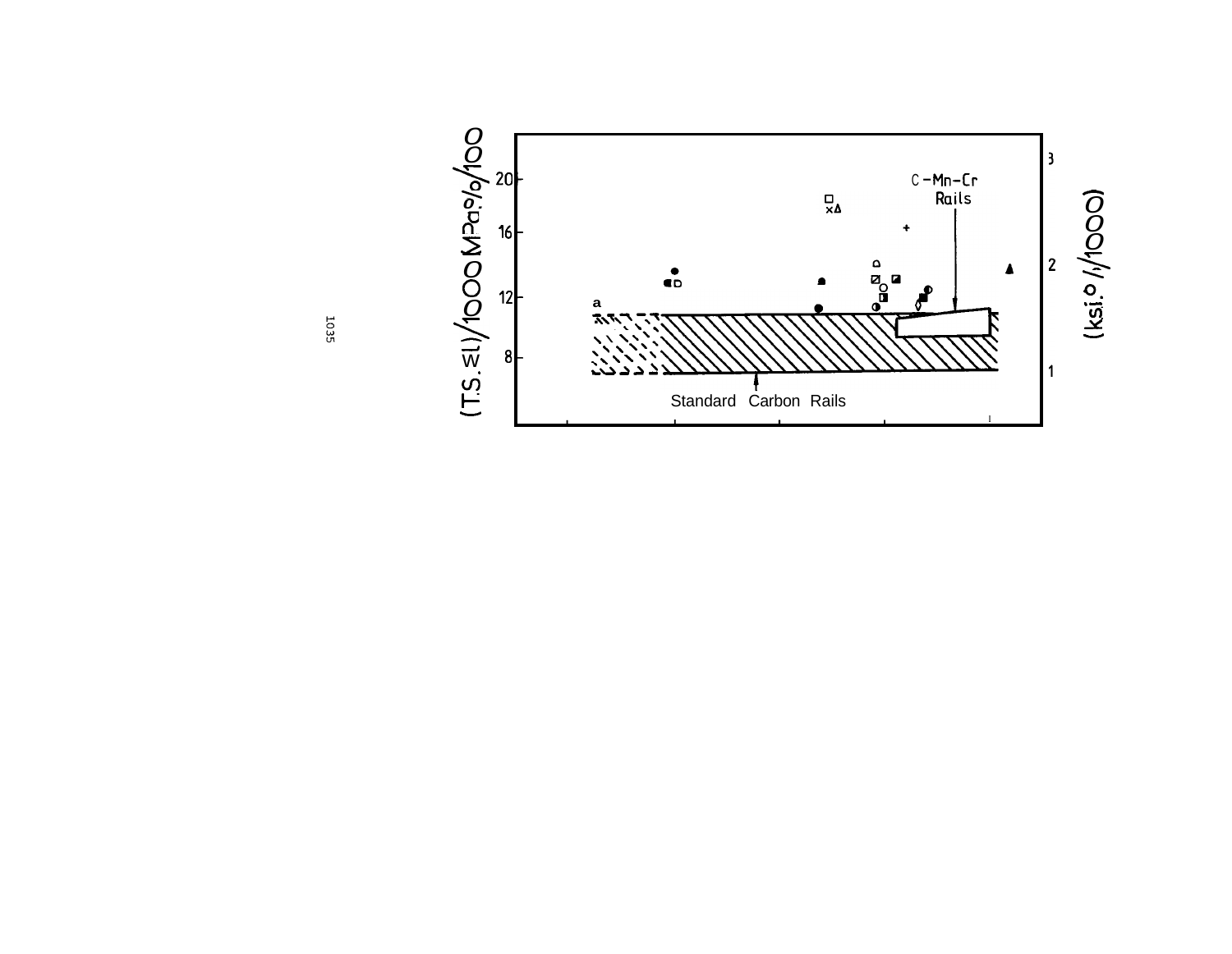

**Figure 8. Replica electron micrographs demonstrating reduced pearlite colony size but similar interlamellar spacing of C-Mn-Cr-Nb steel in comparison to C-Mn-Cr steel.**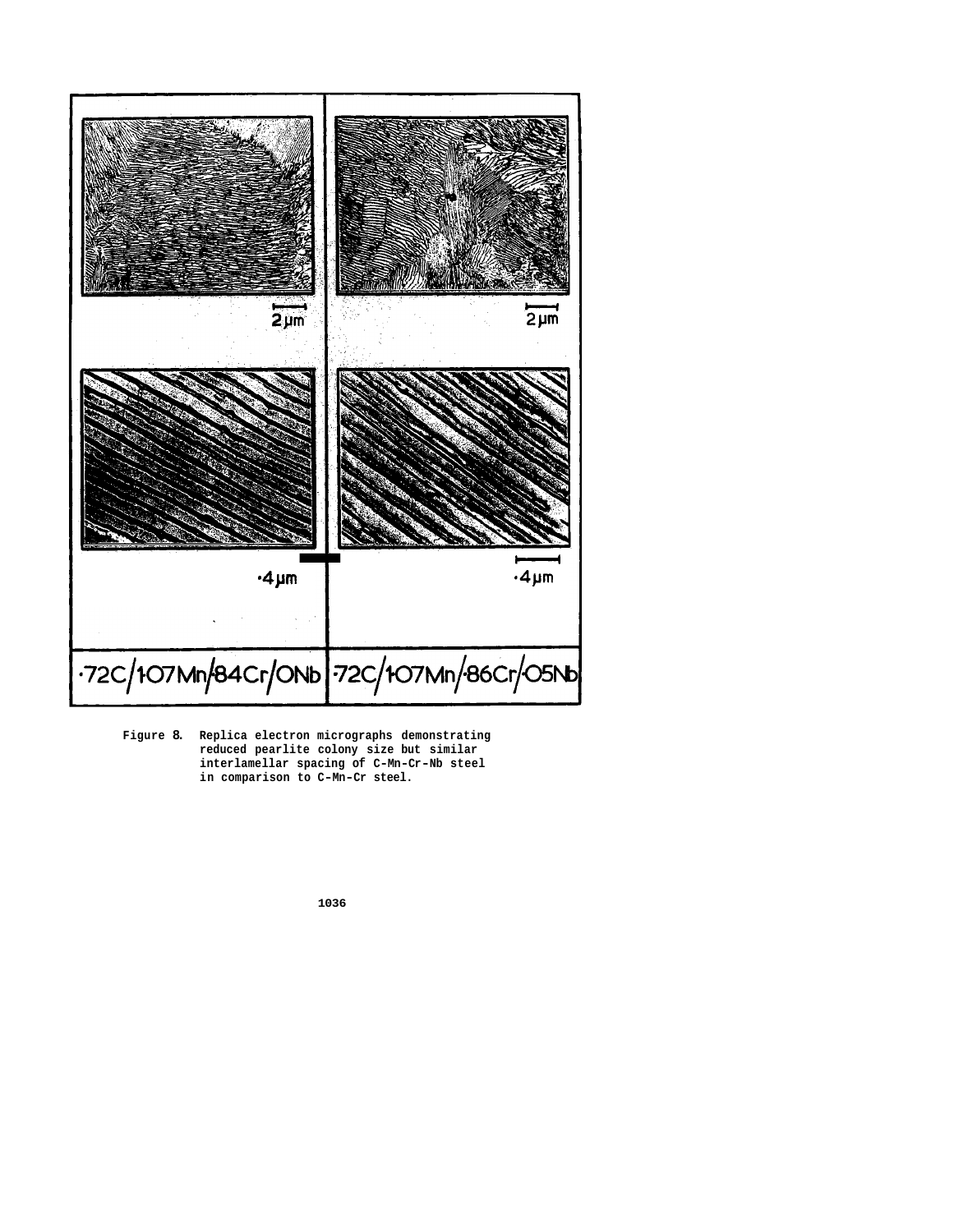growth rates in carbon rail steels  $(31)$ . Thus, in addition to higher tensile strength, the fine pearlite and the presence of grain boundary ferrite in lower carbon steels, may also contribute to improved fatigue properties in C-Mn-Cr-Nb rails.

With regard to toughness, it has been suggested that reduced carbon content and finer prior austenite grain size result in increased toughness (24). This would seem to be a plausible explanation for the better performance obtained for low carbon (0.50%) Mn-Cr-Nb rails compared to high carbon (> 0.70%) in gag pressing at **AIS.** 

#### Weldability

The welding of rails is usually accomplished by flash butt welding a finally joined insitu by thermite welding. Performance of rails in flash number of individual rails into longer lengths which are laid in track and butt welding is more critical than thermite welding because of the much higher cooling rates which are obtained in the heat affected zone (32).

Knowledge of the transformation characteristics of alloy rail steels is therefore of importance in determining the maximum post weld cooling rates desirable to avoid the formation of detrimental transformation structures such as martensite. Hard welds,will form high spots in track which can lead to deterioration of rolling stock, rails and ballast and, in addition, may be dangerously brittle.

Continuous cooling transformation (CCT) diagrams of temperature versus time have been determined at BHP Melbourne Research Laboratories for standard carbon, C-Mn-Cr and C-Mn-Cr-Nb steels (27). In terms of Kp values, i.e. the minimum time required by the steel to transform to a microstructure containing 100 percent pearlite in the transformation range 800 to 500 C, it can be seen in Table **111** that manganese and chromium additions produce a substantial increase in hardenability but that further addition of niobium has little further effect on hardenability.

In flash butt weldinp, the time required to cool from 800 C to 500 C is generally of the order of 300 to 450 sec. Thus, C-Mn-Cr-Nb steels may be welded with little or no interference to the natural cooling rate to achieve fully pearlitic structures in the heat affected zone.

Thermite welds, on the other hand, cool from 800 C to 500 C in about 850 sec and therefore pose no problems with respect to formation of hard phase transformation products. Typical hardness gradients across thermite welds of standard carbon, C-Mn-Cr and C-Mn-Cr-Nb rail steels produced at **AIS** are shown in Figure 9. The behavior of the niobium bearing steel is similar to that reported for other microalloyed rails (17).

## Conclusion

The strengthening capacity of niobium in hiph carbon steel\$ is governed by the carbon content, soaking conditions prior to rolling and the finish rolling temperature. Yield and tensile strengths may be increased by up to 70-100 MPa (10-15 k.s.i.) in C-Mn-Cr rails with niobium additions of about 0.03 percent. The strengthening mechanism appears to be precipitation hardening of niobium carbonitride in the pro-eutectoid ferrite and ferrite lamellae in pearlite. In addition, ductility improvements may be effected through the austenite grain refining action of niobium in hot rolling leading to a reduction in pearlite colony size.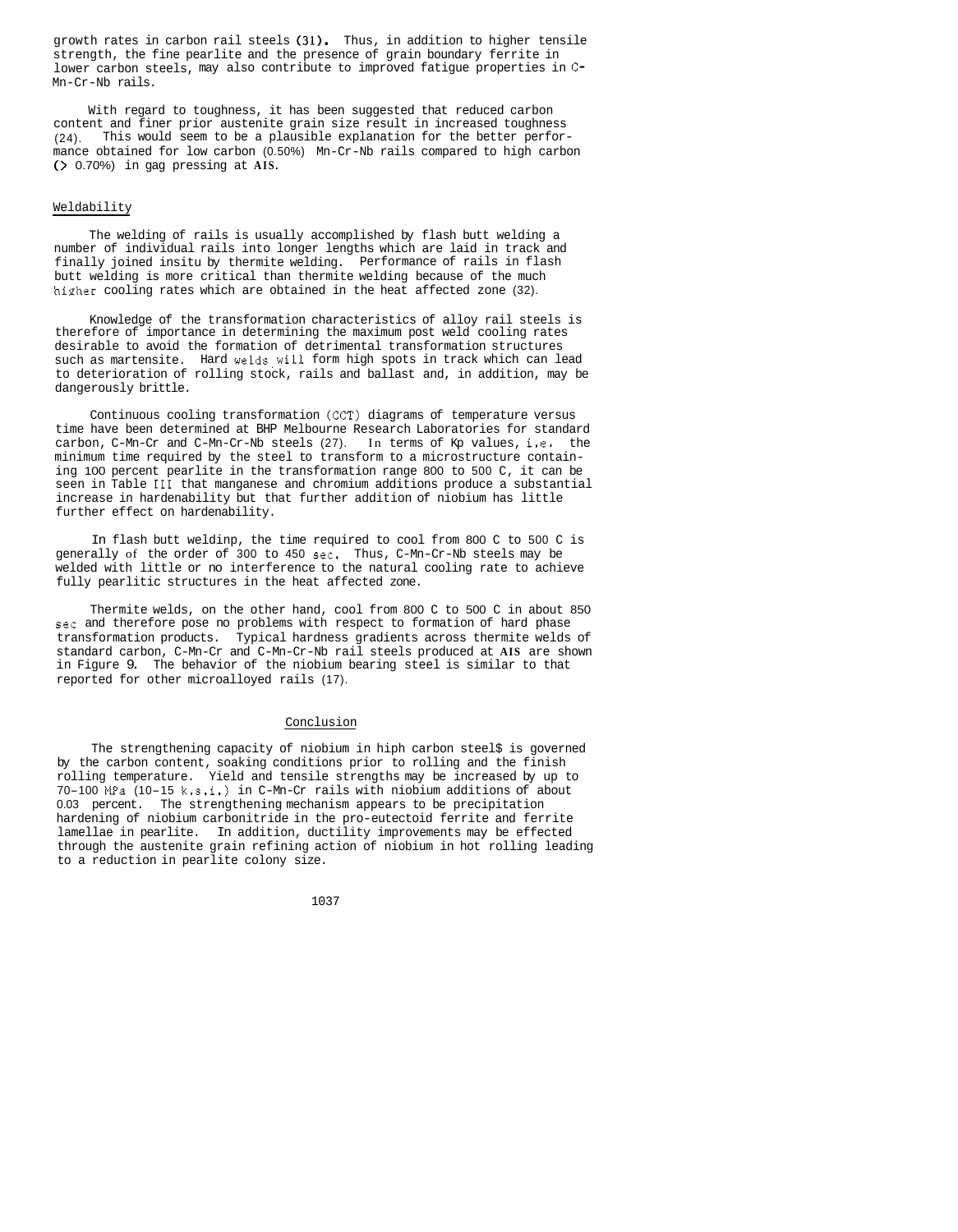| Steel                                  | $\frac{K_p \star}{(sec)}$ |
|----------------------------------------|---------------------------|
| .71 C, .80 Mm, .15 Si                  | $\sim$ 18                 |
| .71 C, 1.18 Mm, .23 Si, .91 Cr         | $\sim$ 250                |
| .72 C, 1.12 Mm, .19 Si, .93 Cr, .07 Nb | $\sim$ 275                |
|                                        |                           |





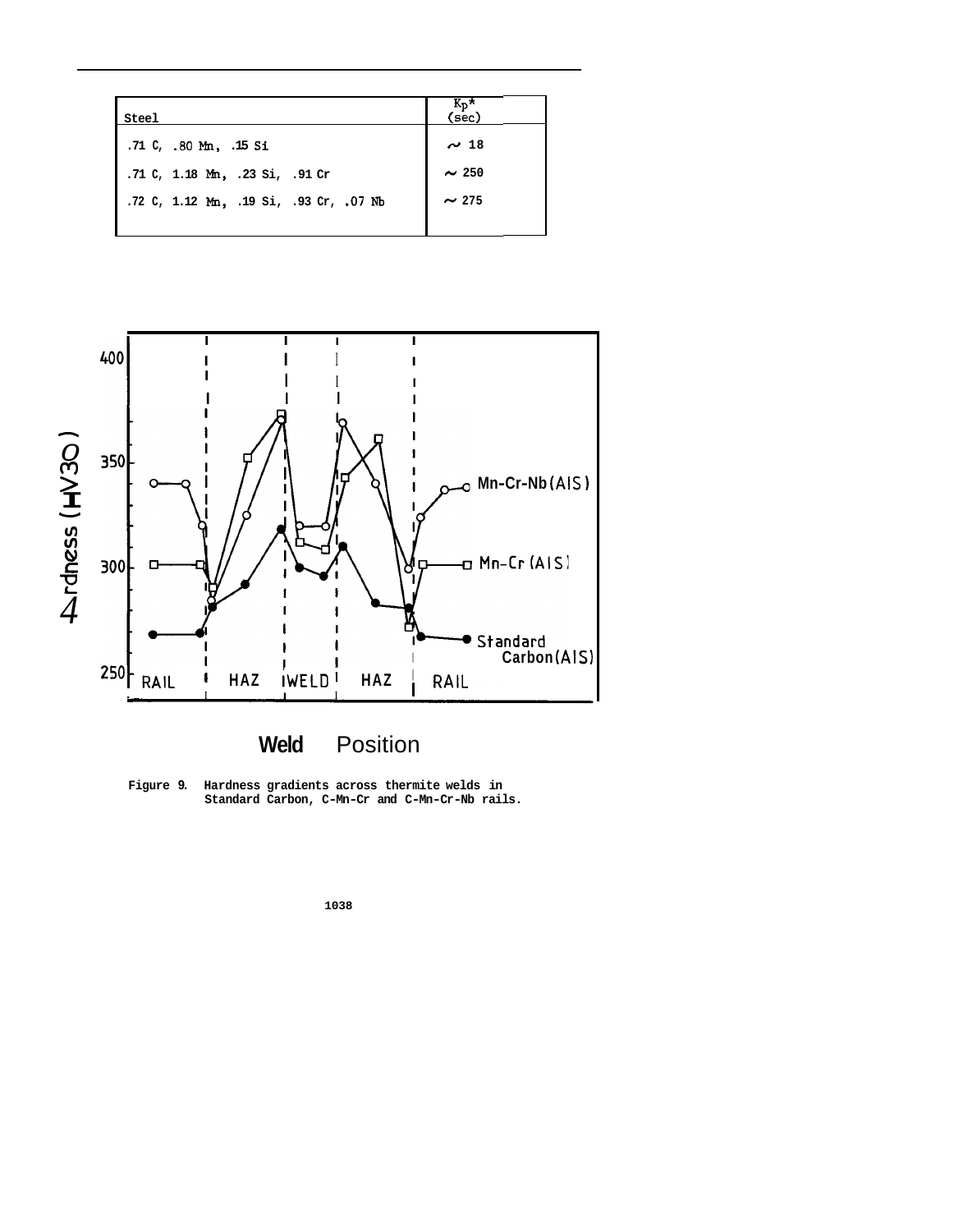Through appropriate attention to compositional and processing aspects, the microstructural modifications achieved by microalloying additions of niobium may result in significant improvements in the service performance of rails in heavy duty applications.

#### References

- 1. Proceedings of the Iron & Steel Institute Meeting on Rail Steels, London, 23 Nov. 1972.
- 2. "Rail Steels - Developments, Processing and Use" ASTM Symposium, Denver, Nov. 1976.
- 3. "Vanadium in Rail Steels'' Vanitec Seminar, Chicago, Nov. 1979.
- 4. 19th Annual Conference of Metallurgists, Halifax, Nova Scotia, 1980.
- 5. W. Heller, R. Schweitzer and L. Weber, "Modern Developments in Rail Steel Metallurgy and Production", Paper presented at 19th Annual Conference of Metallurgists, Halifax, Nova Scotia, 1980.
- 6. **D.** H. Stone, "The Increasing Demands on the Serviceability of Rail Steels", ibid.
- 7. H. Ichinose et al, **"An** Investigation of Contact Fatigue and Wear Resistance Behaviour in Rail Steels", Session 307, Paper 13, Proceedings Heavy Haul Railways Conference, Perth, Western Australia, Sept. 1978.
- 8. J. Flugge, W. Heller, E. Stolte and W. Dahl, "Variables Influencing the Mechanical Properties of Pearlitic Steels", Arch. Eisenhuttenwes, 47, 1976, pp. 635-640.
- 9. W. Heller and R. Schweitzer, "Influence of the Chemical Composition on the Mechanical Properties of Rail Steels", Stahl und Eisen, 95, Oct. 1975, pp. 1057 = 1061.
- 10. H. Nordberg and B. Aronson, "Solubility of Niobium Carbide in Austenite", Journal of Iron & Steel Inst., 206, 1963, pp. 1263-1266.
- 11. I. Weiss and J. J. Jonas, "Interaction Between Recrystallization and Precipitation During the High Temperature Deformation of HSLA Steels", Met. Trans. 10A, July 1979, pp. 831-840.
- 12. H. H. Cornell, "Improvement in Carbon Rail Steels by the Addition of Niobium" ibid, ref. 5.
- 13. W. J. Cruise et al, "Rail Research and Development", AAR Report No. R121, 1972.
- 14. G. Westerberg, "Niobium and Vanadium High Strength Steels", Symposium Low Alloy High Strength Steels, pp. 87-98, Nuremberg, May 21-23, 1970.
- 15. E. *0.* de Oliveira and C. A. Nolasco "Niobium in Si-Mn Rail Steel", Paper presented at Niobium '81 International Symposium, San Francisco, Nov. 1981.
- 16. Private communication, P. N. Basson, South African Iron & Steel Ind. Corp. Ltd., Aug. 1977.